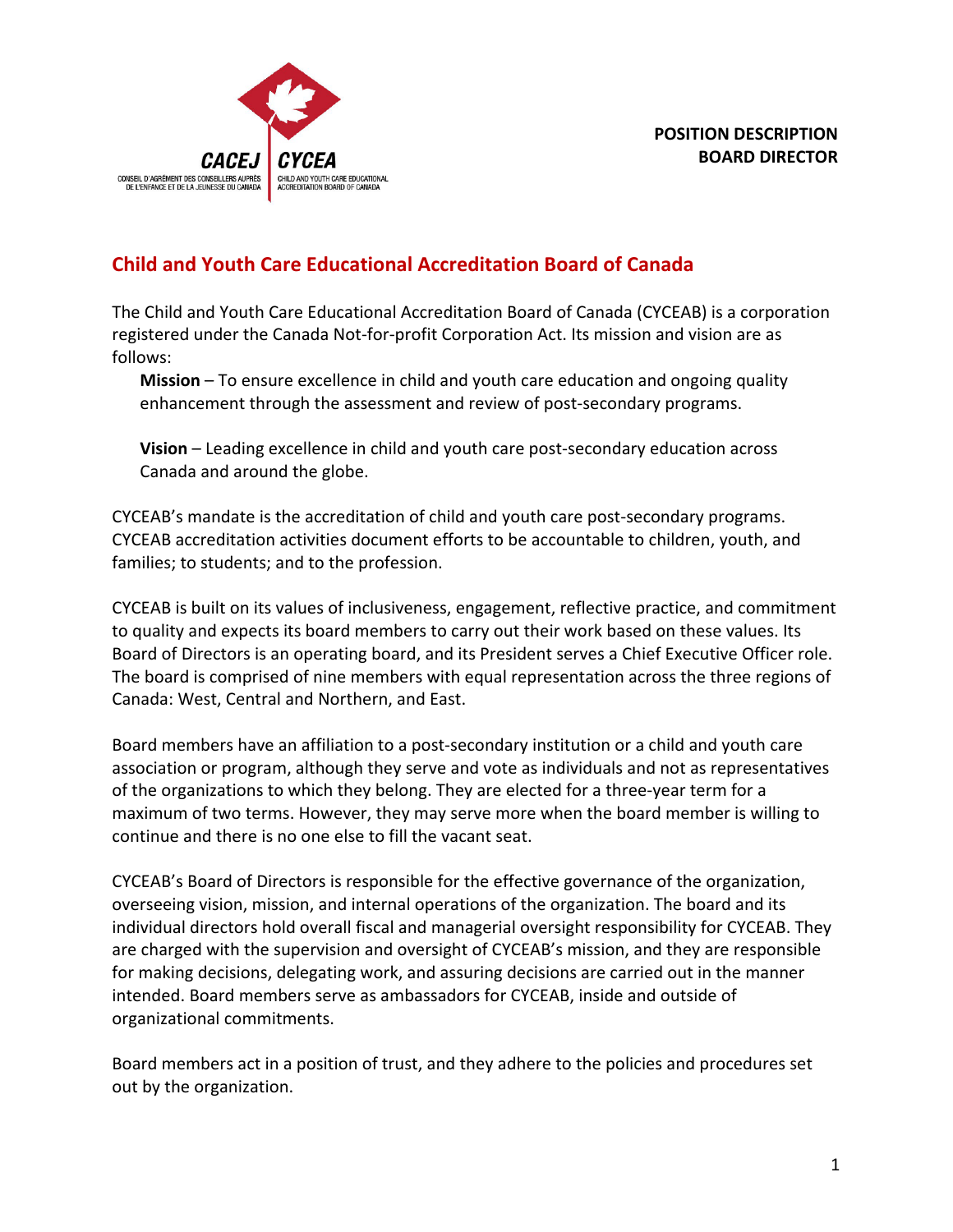## **Board Roles and Responsibilities1**

- 1. Determine mission and purposes. It is the board's responsibility to create and review a statement of mission and purpose that articulates the organization's goals, means, and primary constituents served.
- 2. Make the decisions on the accreditation of post-secondary programs, by carefully considering and voting on the recommendations made by the Recommendation Panel.
- 3. Select the senior leadership officers and staff of the organization, e.g., President, Vice President, Treasurer, Secretary, Office Manager, and Accreditation Coordinator.
- 4. Boards must reach consensus on senior leadership's responsibilities and undertake a careful search to find the most qualified individuals for the positions.
- 5. Support senior staff and officers. The board should ensure that senior leadership has the moral and professional support they need to further the goals of the organization.
- 6. Ensure effective planning. Boards must actively participate in an overall planning process and assist in implementing and monitoring the plan's goals.
- 7. Determine which programs are consistent with the organization's mission and monitor their effectiveness.
- 8. Plan for, and ensure, the provision of adequate financial resources for the organization to fulfill its mission.
- 9. Protect assets and provide financial oversight, by assisting in developing the annual budget and ensuring that proper financial controls are in place.
- 10. Build a competent board, by articulating prerequisites for new candidates, orienting new members, and periodically and comprehensively evaluating its own performance.
- 11. Ensure legal and ethical integrity, by adhering to legal standards and ethical norms.
- 12. Enhance the organization's public standing, by clearly articulating the organization's mission, accomplishments, goals to membership and the public, as well as garnering support from the community.

# **Director Responsibilities**

- 1. Serve as a leading ambassador of CYCEAB's mission, vision, services, and events.
- 2. Agree to a three-year board term with the option of renewal for two consecutive terms.
- 3. Regularly attend and prepare for monthly board meetings and important related meetings.
- 4. Volunteer for and willingly accept assignments and complete them thoroughly and on time.
- 5. Serve on at least one committee, preferably as a chair, and attend committee meetings.
- 6. Make a serious commitment to participate actively in CYCEAB and the work of its Board of Directors.
- 7. Review and approve necessary organizational policies.
- 8. Participate in self-evaluation of personal board service.
- 9. Participate in the appointment of Executive Committee members.
- 10. Be knowledgeable about CYCEAB's mission, vision, vision, programs, and events.
- 11. Be knowledgeable about the accreditation process and associated resources including the Self-Study Guide, the Site Review Guide.
- 12. Stay informed about board matters, prepare themselves for meetings, and review and comment on issues of importance.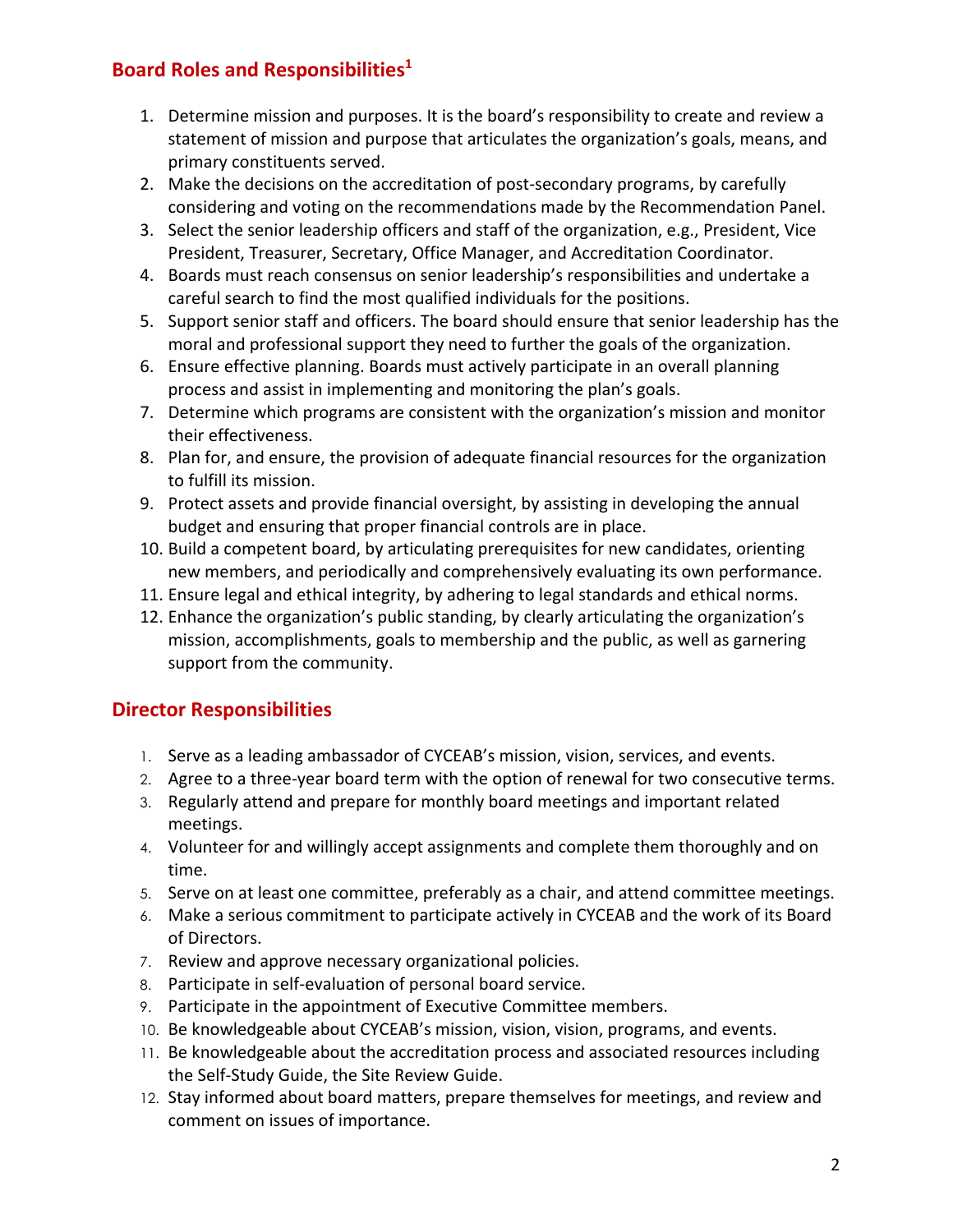- 13. Participate in creation of strategic plan and conduct an annual review of the strategic plan.
- 14. Get to know other board members and CYCEAB members and stakeholders and build a collegial working relationship.
- 15. Respond to requests for feedback or decisions between meetings in a timely manner.
- 16. Understand financial statements or commit to learning about non-profit financial oversight.

## **Qualifications for Service**

- Past or current engagement in CYCEAB (e.g., partnership, membership, CYCEAB committee participation, etc.)
- Involvement in child and youth care education
- Currency in child and youth care education
- Knowledge and skills one or more areas of board governance: policy, finance, programs, personnel, and advocacy.
- Interest in and willingness to support CYCEAB's goals and objectives
- Initiative
- Integrity
- Analytical ability
- Sensitivity and awareness
- Leadership
- Sound decision-making ability
- Planning skills
- Ability to organize and monitor work
- Collaborative
- Commitment to open and honest communication

## **Time Commitment**

Board members participate in monthly virtual meetings throughout the year. The board does not normally meet during July and August. Additionally, board members participate in virtual meetings and ongoing communication with their assigned committees, task forces, and work groups. Board members are expected to prepare for, attend, and conscientiously participate in board meetings and to participate fully in one or more committees.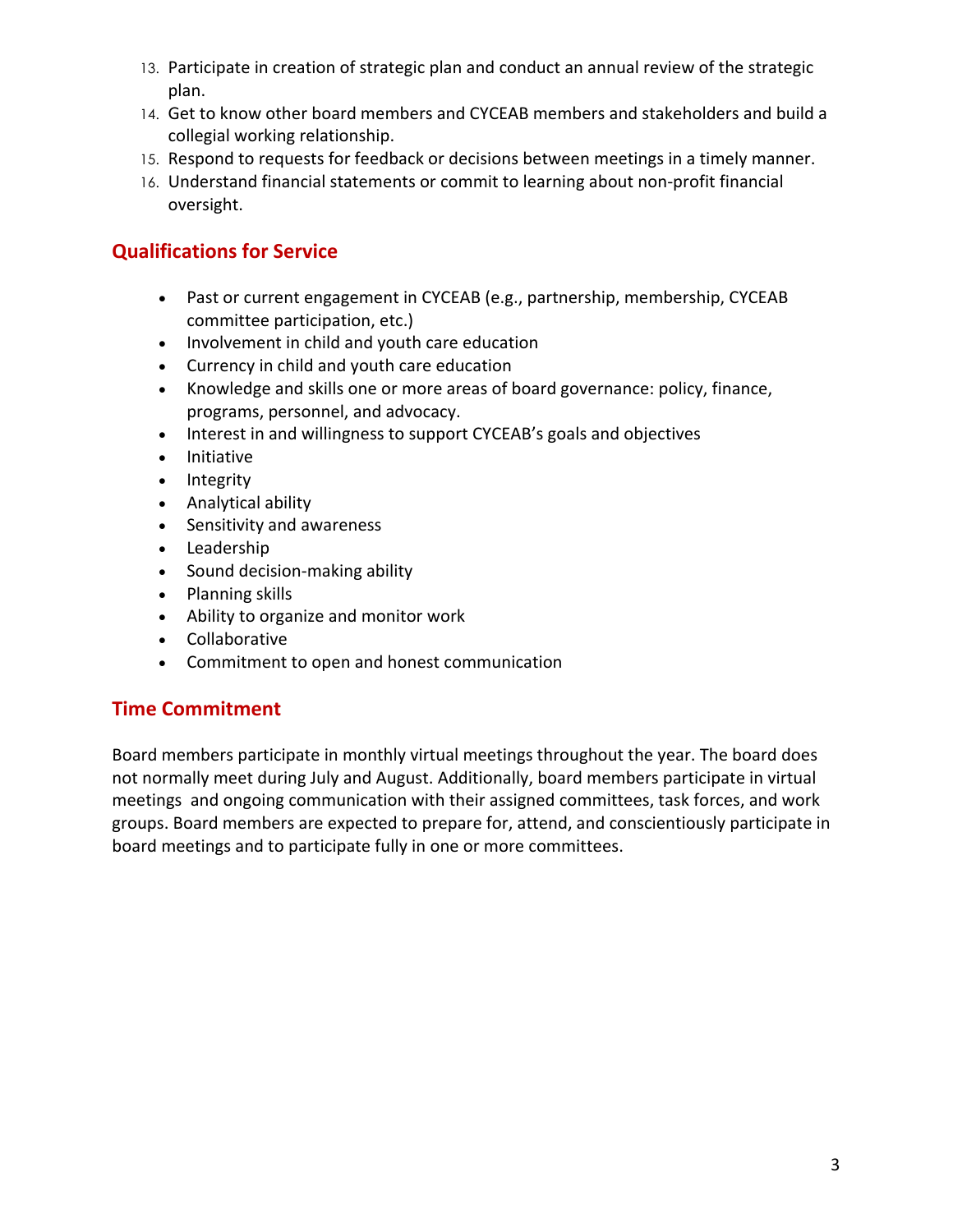## **Executive Committee of the Board**

#### **Board President**

The President chairs the Executive Committee and board meetings. In addition to the memberat-large responsibilities and in accordance with organizational bylaws, the President of CYCEAB shall ensure that all meetings are facilitated by a member of the Board of Directors. The President shall perform all duties customary to the office of the President and have such powers as may be reasonably construed as belonging to the chief executive of any organization.

The President may have such additional duties as delegated to them by the Board of Directors:

- Ensure facilitation of board meetings after developing the agenda with the Office Manager and/or Executive Committee.
- Actively recruit new board members and help to retain current board members.
- Partner with CYCEAB board members, advisors, and volunteers in achieving the organization's mission.
- Provide leadership and direction to CYCEAB's Board of Directors.
- Encourage transparent communication between all board members.
- Help guide and mediate board actions with respect to organizational priorities and governance concerns.
- Participate in the creation and implementation of the strategic plan.
- Encourage board participation in the strategic planning process.
- Ensure that timelines are met and that parties are accountable to their responsibilities within the strategic plan.
- Communicate as needed with committee chairs to ensure that action items are met and that activities are aligned with the mission and vision.
- Discuss issues affecting the organization with the board and any other relevant parties.
- Represent CYCEAB as an ambassador for the mission at events and other activities.
- Monitor financial planning and financial reports.
- Play a leading role in revenue generation activities including cultivation and stewardship.
- Annually encourage evaluation of the board and the performance of the organization and its mission.
- Present at each annual meeting of the organization an annual report of the work of the organization.
- Ensure that all documents, reports, and certificates required by law are kept or filed.
- Act as one of the officers who may sign the cheques or authorize payment on behalf of the organization.
- Perform such other duties as may be assigned to them by the Board of Directors.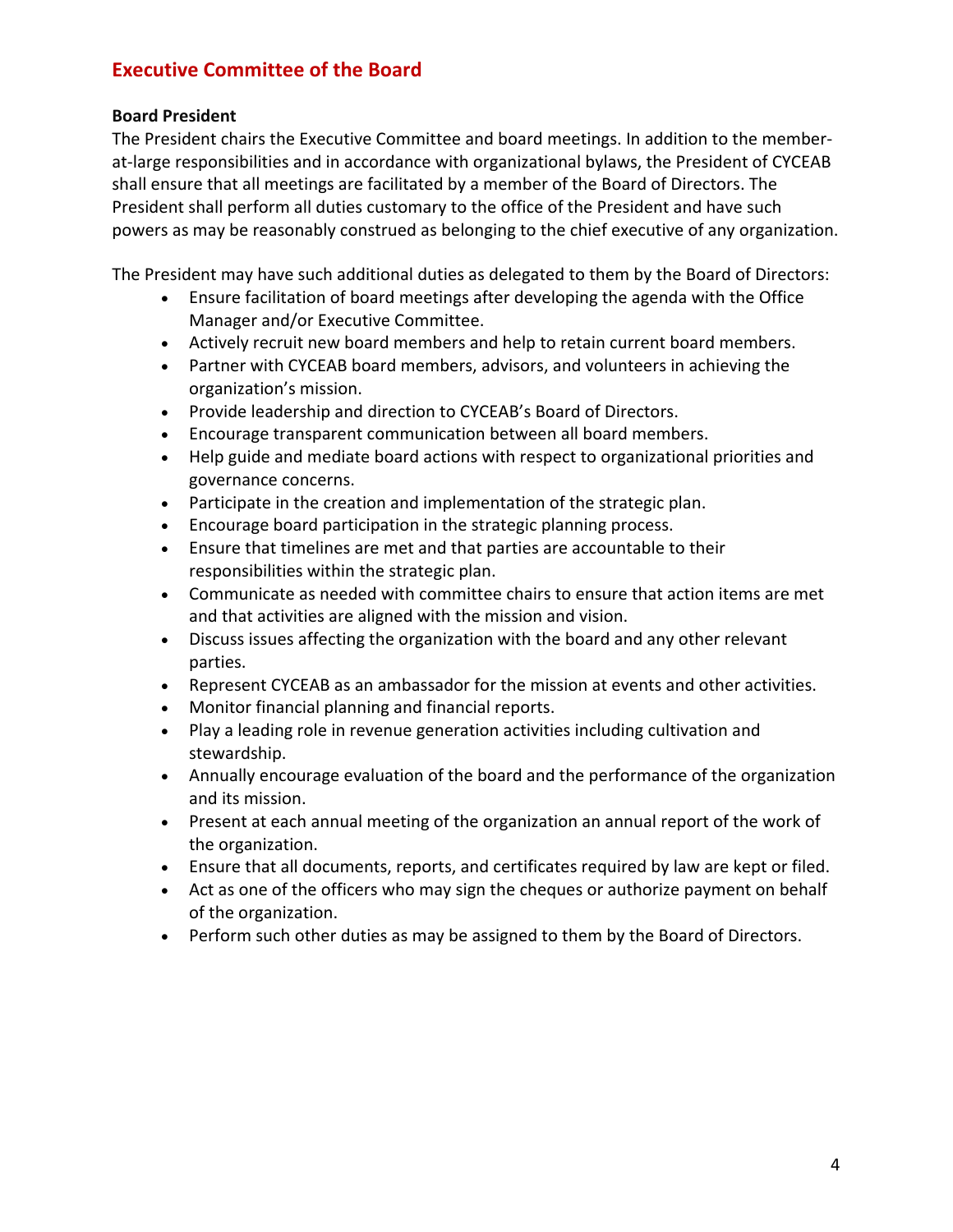### **Board Vice President**

The Vice President is an integral member of the Executive Committee. In addition to the member-at-large responsibilities and in accordance with organizational bylaws, the Vice President shall serve in the President's place in the event the President is unable to serve or perform duties delegated to the President. The Vice President may have such additional duties as delegated to them by the Board of Directors or the President:

- In absence of the President, coordinate facilitation of board meetings, ensure agendas and minutes are distributed, and implement the strategic plan.
- Report to the President of the Board of Directors.
- In the event of the absence or inability of the President to exercise the office of the President, become acting President of the organization with all the rights, privileges, and powers as if having been duly elected as president.
- Works closely with the President, board members, and organizational staff.
- Help the President and Chair of the Human Resources Committee develop and implement office transition plans.
- Perform other responsibilities as assigned by the board.
- Actively recruit new board members and help to retain current board members.
- Provide leadership and direction to the Board of Directors.
- Ensure transparent communication between all board members.
- Help guide and mediate board actions with respect to organizational priorities and governance concerns.
- Represent CYCEAB as an ambassador for the mission at events and other activities.
- Play a leading role in revenue generation activities.
- Perform such other duties as shall be assigned to them by the Board of Directors.

## **Board Treasurer**

The Treasurer is an integral member of the Executive Committee. In addition to the member-atlarge responsibilities and in accordance with organizational bylaws, the Treasurer is primarily responsible for overseeing CYCEAB's finances. In addition to the board member-at large responsibilities, the Board Treasurer has the following responsibilities:

- Oversee all revenues and expenses and creates financial statements (e.g., balance sheet, income statement, and cash flow statement) and communicate this information to the board on a quarterly basis.
- Work with the CYCEAB's staff and board to create CYCEAB's budget draft and seek approval from the board on annual budget.
- Ensure development and board review of sound fiscal policies and procedures.
- Act as an official signer on the CYCEAB's bank account.
- Oversee any financial agreements.
- Participate in revenue generation activities including cultivation and stewardship.
- Serve as the chair of the Finance Committee.
- Provide a full financial report to the board of directors annually.